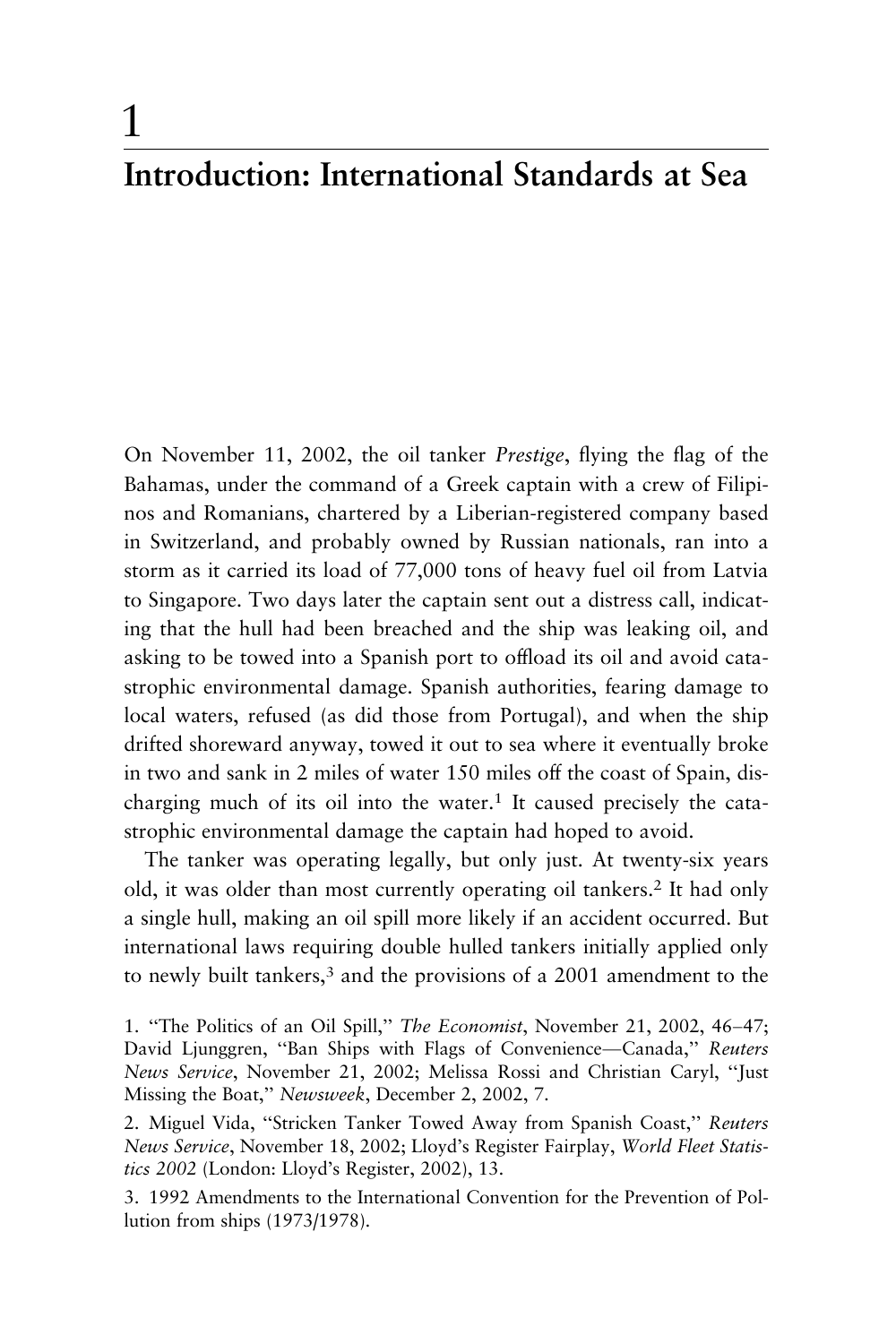International Convention for the Prevention of Pollution from Ships requiring double hulls on all tankers were not due to take effect until 2015.<sup>4</sup> In fact, under the earlier law, a tanker that did not otherwise meet the new regulations would have to be retired before age thirty, which would have taken the Prestige out of commission in a mere three years.<sup>5</sup> European Union law, passed in the wake of a similar oil spill three years prior, added provisions for banning ships from EU ports if they had been repeatedly detained for environmental or safety violations or if they flew the flag of a state whose vessels are known to be at high risk for causing environmental damage.<sup>6</sup> But though it might have, this particular vessel did not appear on that list. For a variety of reasons including the age and condition of the vessel and the international nature of the crew—the ship could not have been legally registered in the United States or most European states. Its owners would not have wanted to register it there anyway; the environmental, safety, and labor laws they would have had to follow would have been too strict, and the fees and taxes too high.

The Prestige serves as an excellent example of the globalized state of maritime shipping and the consequences thereof. In addition to its polyglot crew and tangled web of ownership and registration, it was classified by a U.S. classification society, the American Bureau of Shipping, which certified that the ship had at least the minimally required equipment. Its protection and indemnity insurance was provided by British-based London Steamship Owners Mutual Insurance. It had been inspected, though not since 1999, under the European port-state inspection system, which required that 25 percent of all ships that enter Euro-

4. 2001 Amendments to the International Convention for the Prevention of Pollution from Ships (1973/1978).

5. 1992 Amendments to the International Convention for the Prevention of Pollution from ships (1973/1978). EU Law in 2001 had also adopted the 2015 deadline for ships, whether flagged in MARPOL signatory states or not, to have double hulls in order to traverse European waters, and with the earlier U.S. Oil Pollution Act (1990) the U.S. banned the use of single-hulled tankers but included a variety of grandfathering provisions until 2015. U.S. Congress, 101st Session, "Oil Pollution Act of 1990," 101 P.L. 380; 104 Stat. 484, Title IV, Subtitle A, Section 4115.

6. European Parliament and European Council, Directive 95/21/EC, December 19, 2001.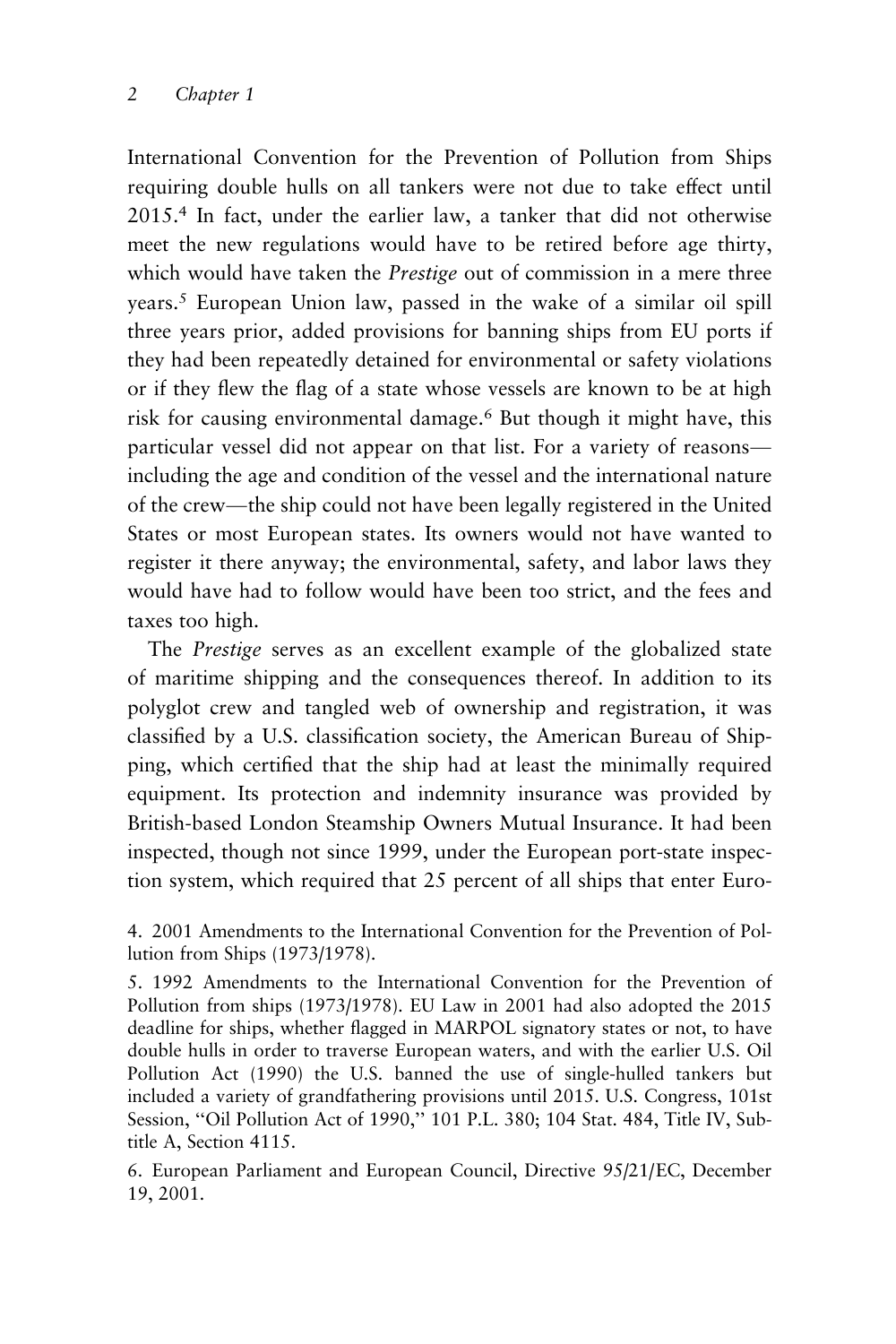pean ports be inspected for safety and environmental problems. It had been registered in five different states since it was built.

And its journey was international as well. As such it is representative of much of the way global commerce is conducted. Ninety-five percent of goods traded internationally as measured by weight, and two-thirds as measured by value, are transported on the oceans by ships.<sup>7</sup> Most of these ships fly flags of convenience. An estimated 64 percent of the world's merchant-fleet tonnage is registered in flag-of-convenience states, including 68.7 percent of bulk carrier and 64.3 percent of container-ship tonnage.<sup>8</sup> States compete for ship registrations by intentionally keeping taxes and fees low and by having lax, or poorly enforced, environmental, safety, and labor standards; shipowners respond by flying these convenient flags in an effort to compete internationally through lower operating costs.

This ability to choose a level of international regulation by choosing where to register a ship introduces considerable difficulties for those trying to protect the marine environment and ensure the well-being of those who work or travel on ships. It also engages important theoretical questions about the role of international regulation in a globalized economy, the role of the state and the impact on sovereignty under these conditions, and the extent to which international competition increases the incentive for keeping regulatory standards low. What does the extent and pattern of foreign flag registry (and degree of regulation adopted by individual ships) tell us about when we should expect regulatory races to the bottom or upward harmonization? What does the process of responding to lowered standards on ocean vessels suggest about the role of the state or of nonstate actors—in responding to the regulatory problems created by a system that allows states, or individual businesses, to opt out of global regulatory structures? The Prestige, whether simply the unlucky victim of a bad storm or a ship ill-equipped to avoid environmental disaster, is representative of the collision between globalization and international regulatory standards. Examining efforts to respond to this collision may help it have a more buoyant future than did this particular ship.

7. Philip E. Steinberg, The Social Construction of the Ocean (Cambridge: Cambridge University Press, 2001), 14.

8. Institute of Shipping Economics and Logistics, ISL Shipping Statistics Yearbook 2004 (Bremen: ISL, 2004), v.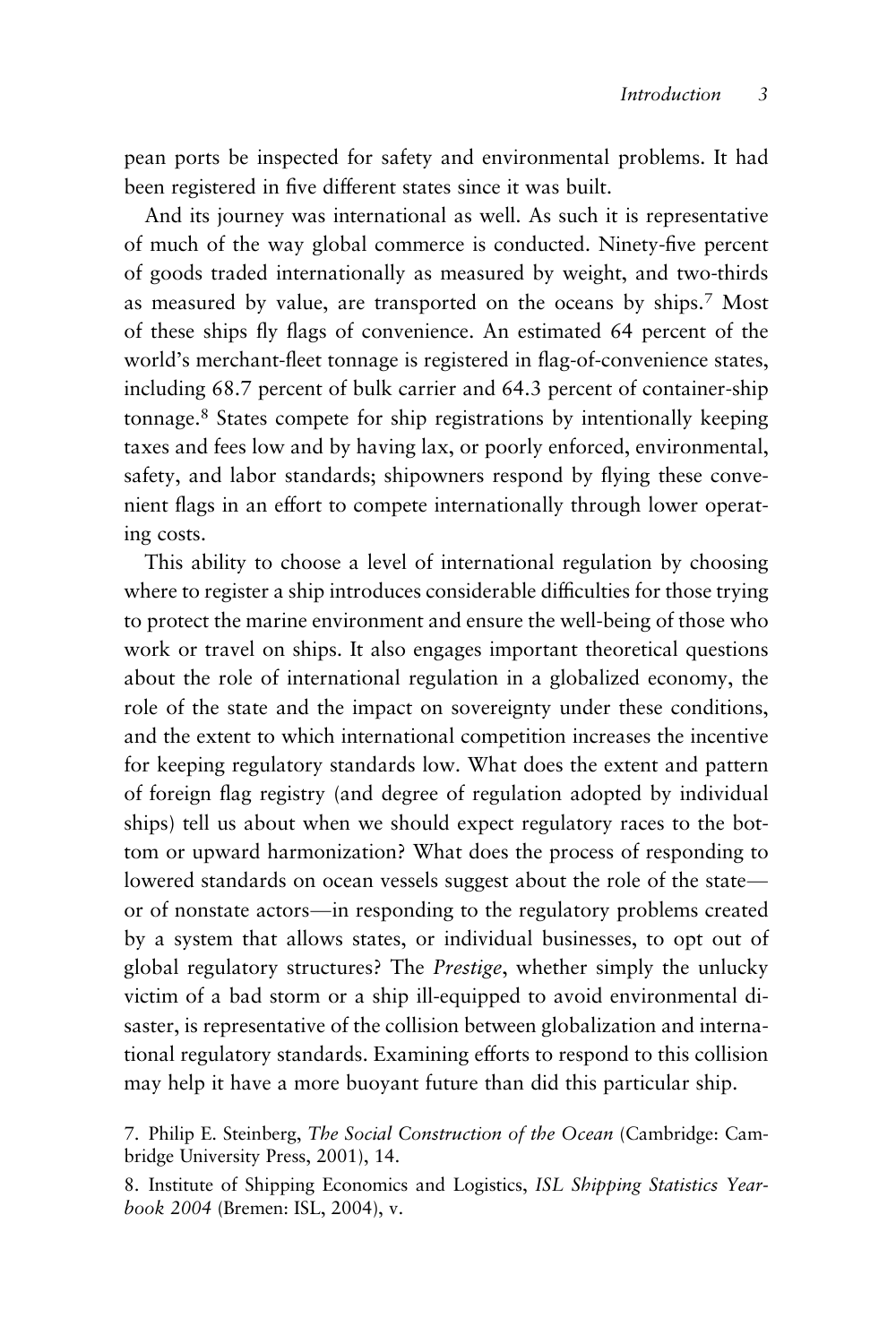## Flagging Standards?

This book examines the relationship between globalization and environmental, safety, and labor standards in the context of the shipping industry. There are nearly as many definitions of globalization as there are scholars who write about it, but the most important aspect of globalization for the purposes of this study is the reduction of barriers (be they political or technical) to international economic activity. Goods move long distances, are assembled in one location from parts made in other locations, and may be used somewhere else altogether. Freer international trade, the reduced relative cost of transportation, and increasing economic integration make possible this global movement of goods, much of which happens on the oceans on ships.

The shipping industry is among the most globalized of industries. By its very nature international shipping necessarily involves crossing between jurisdictions and traveling long distances in nonterritorial spaces. Shipowners can choose where to register their vessels and thereby choose the international and domestic regulations within which they operate. The labor market for ship workers is as global as any; shipowners can hire workers from anywhere in the world and there is often little connection between the nationality of a shipowner, the country of origin of those who work on the ship, and where the ship travels.

The underlying mechanism for the potential lowering of standards in the shipping industry is the system of open registration, a phenomenon that began in the first half of the twentieth century but gained popularity after World War II and increased in importance beginning in the 1960s. Open registries, also known as flags of convenience (FOCs), are generally characterized as ship registries that do not require citizenship of shipowners or operators, levy no or minimal taxes, allow ships to be worked by nonnationals, and have neither the will nor the capability to impose domestic or international regulations on registered ships.<sup>9</sup> Because these registries do not have nationality requirements for shipowners, they have created a globalized system in which shipowners have the ability to

9. Frank L. Wiswall, Jr., ''Flags of Convenience,'' in William A. Lovett, ed., United States Shipping Policies and the World Market (Westport: Quorum Books, 1996), 116; Jim Morris, ''Lost at Sea: 'Flags of Convenience' Give Owners a Paper Refuge,'' Houston Chronicle, August 22, 1996, 15.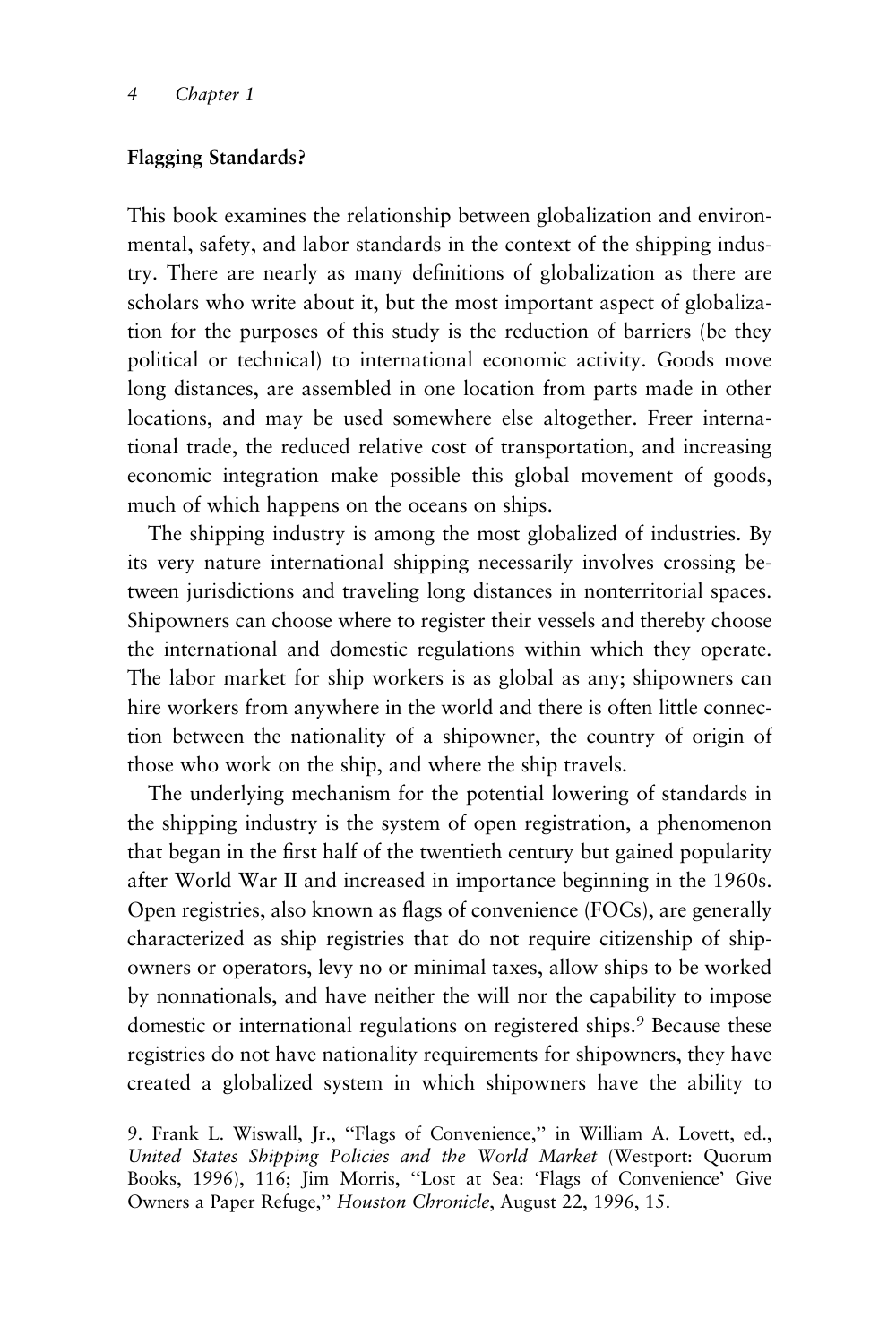choose where to register their vessels based on cost and convenience. The possibility of a race to the regulatory bottom, or the existence of regulatory havens, is realistic in a circumstance such as this when individual economic actors are not required (legally or practically) to undertake their activity in their home states. When they have the ability to choose where to operate, the locations in which they might operate (and that can thus earn revenue from their operations) may choose to compete to attract them. This process sets the stage for competition in regulatory laxity.

This system does allow low-quality ships to choose a ship registry in order to avoid internationally accepted regulation, and does allow for a collective level of regulation on ships lower than would be required in the home states of most shipowners. But it is balanced by a set of processes put into place by self-interested actors (including states and nonstate entities) that attempt to hold ships and states to higher standards. This ongoing opposition underlies the efforts of economic actors to traverse the tensions inherent in globalization. The processes that succeed or fail in lowering costs or raising standards in this issue are instructive for addressing these conflicts in other areas of the globalized economy.

## Book Overview

The book as a whole seeks to evaluate and explain decisions by states and shipowners about what environmental, safety, and labor standards to adopt as they attempt to balance the economic advantages of low standards and the increasing international political advantages of raising those standards. It examines the strategies used by those who seek to raise standards on ships in the context of determining the broader implications of these decisions for efforts responding to potential downward pressure on international regulation under conditions of globalization.

Chapter 2 examines the relationship between globalization and standards generally in order to frame the broader debate into which the experience of shipping fits. It concludes that rather than leading to either upward harmonization or a regulatory race to the bottom, globalization of ship registration has lead to what might be termed a ''race to the middle.'' Truly open registries start with low standards that then are pushed upward through pressure from a variety of sources. At the same time, the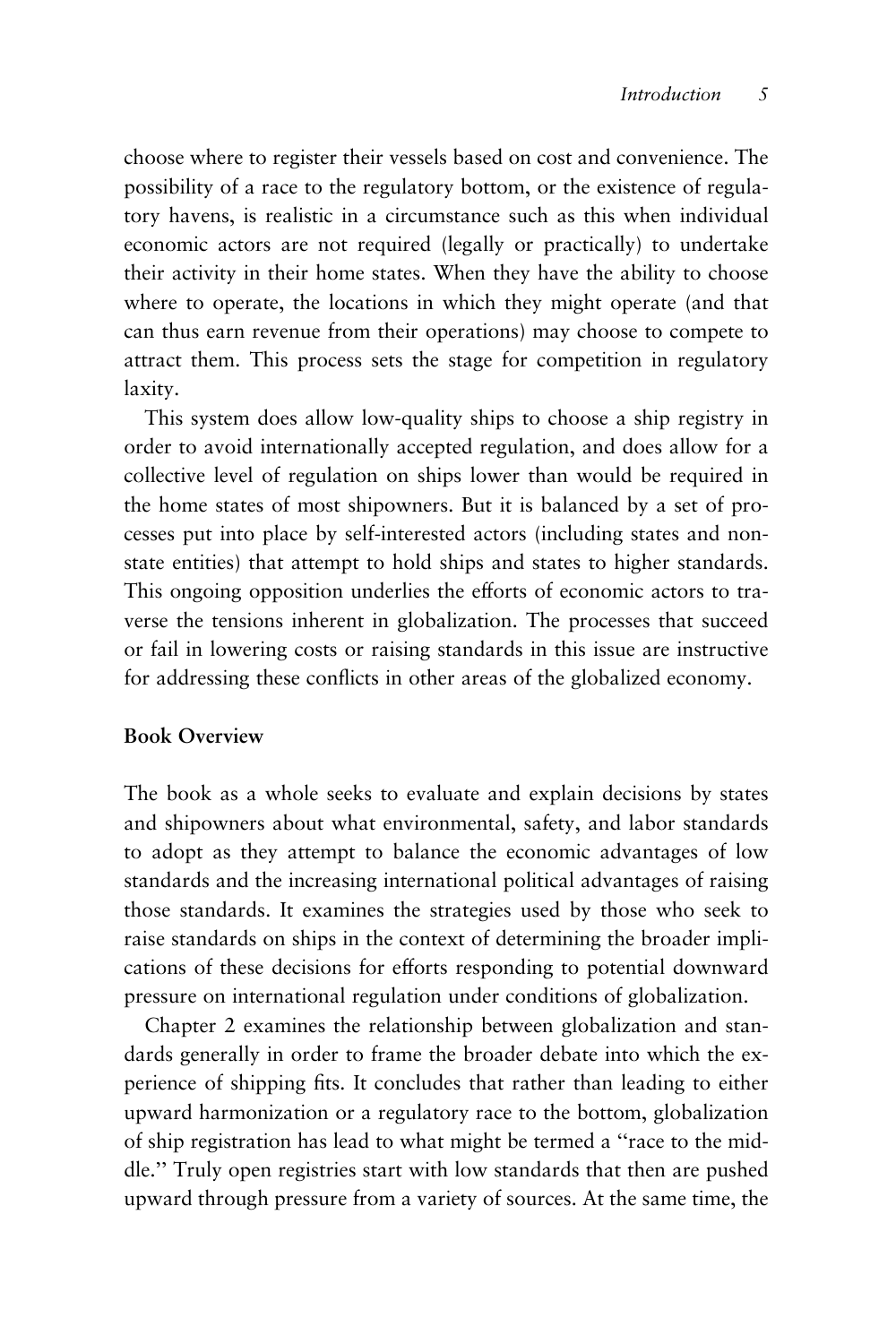creation by traditional maritime states of international or second registries lowers to some extent the standards on ships that register in these locations, leading to a set of middle-range standards in most major ship registries. In addition to adopting moderate levels of international regulation, open registries specialize in the types of standards they adopt, creating regulatory niches that shipowners make use of when deciding where to register their vessels.

The incentive structure provided by international economic competition underlies the development of successful strategies to raise the standards upheld by open registry states and the ships that fly their flags. Chapter 3 examines the challenges faced in international cooperation and the advantages of free riding made possible in an era of global competition and cooperation. The difficulties facing collective action come from the inability to exclude those who do not participate in cooperation from the benefits of that cooperation, giving them little incentive to cooperate in its provision. Additionally, many international problems, especially pertaining to the environment, are rival (also referred to as subtractable), meaning that those who continue to access a resource outside of a cooperative agreement can diminish the ability of the cooperating group to protect it. One important way around these problems is to attempt to change the issue structure: to create cooperation on issues that are both nonrival and excludable. While the nature of a problem itself may not be amenable to change, it may be possible to set up the cooperative process by which it is addressed so that those who do not cooperate are excluded from the benefits of cooperation. This process involves cooperation as a club good, and has led to great success in the area of shipping standards. If those who adopt low standards as a strategy of competition under globalization are excluded from the benefits of globalization itself, they lose the incentive to avoid at least some international regulation.

Chapter 4 begins the empirical consideration of shipping registration and standards, by laying out the history of the globalized shipping industry and the growth of flags of convenience. The rest of the book examines the specific strategies followed by states, nongovernmental actors, and international organizations that have brought about the level of environmental, safety, and labor standards eventually adopted by flag states or by individual vessels. First is the attempt to improve the physi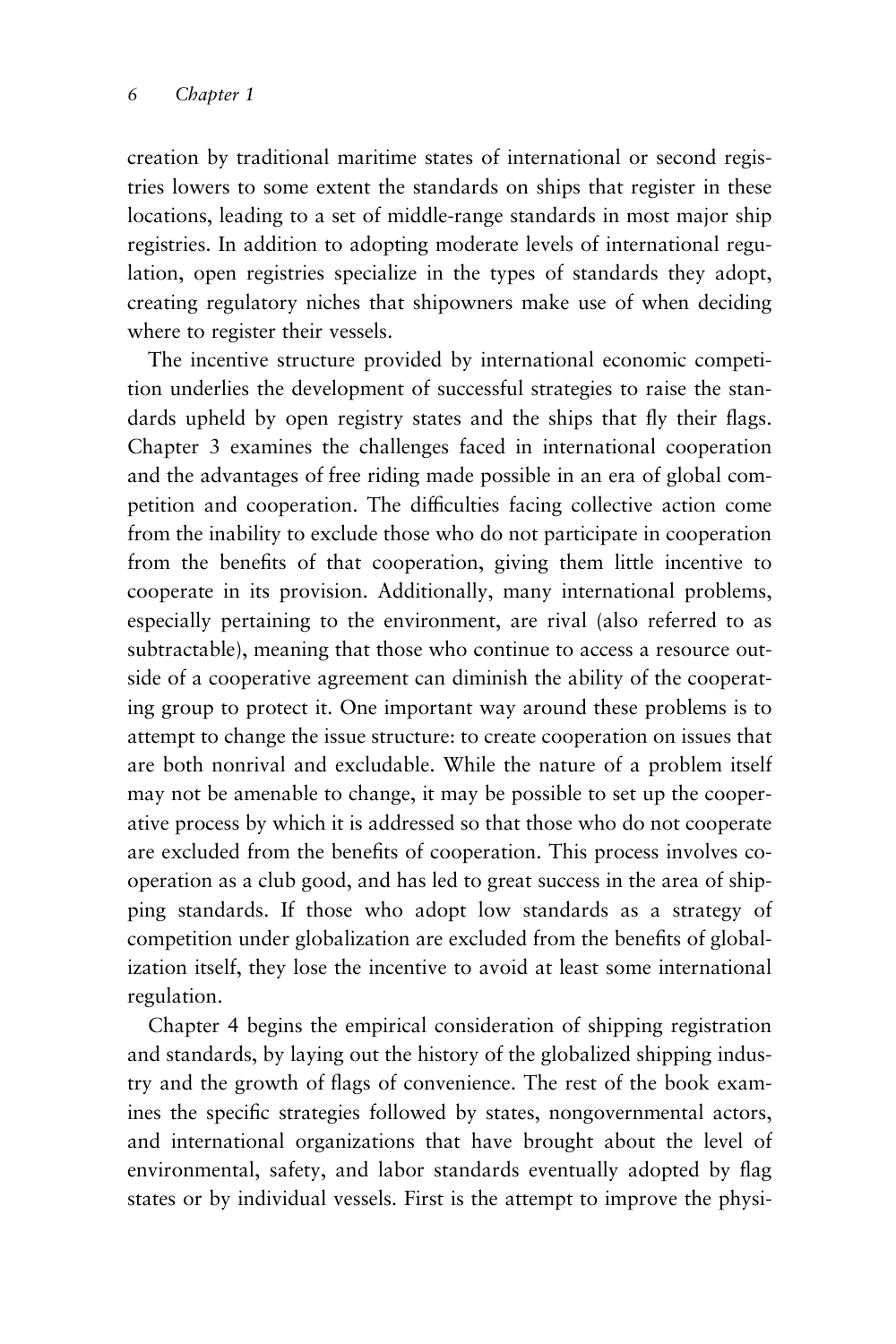cal condition of ships as they enter port, and to require improvement in substandard ships before they are allowed to leave. Second, once in port, ships face the possibility that dockworkers or others will refuse to unload or service them if labor standards are not sufficiently protected on board. Finally, goods from ships, once unloaded, may not be allowed to enter the market of states to which they have been shipped, if the shipowners cannot demonstrate that they have been obtained within the required regulatory standards. In addition, once all these strategies of exclusion are in place, industry organizations create their own collective processes in efforts to help members better compete within these port, ship-worker, and market strategies designed to exclude substandard ships.

Chapter 5 examines this first stage: the state-based port state control, a system of international agreements under which states agree to inspect a certain percentage of ships that enter their ports and detain those in egregiously poor condition until they are no longer a threat to safety or environment at sea. This system induces flag states to increase their standards, and ships to flag in states that meet a certain level of quality, by focusing inspections on ships from those flags that have had the greatest percentage of detentions in previous years. Shipowners do not want their ships to be singled out for inspection, and flag states, eager to attract ship registrations, seek to reassure potential registrants that they will not be negatively impacted by the reputation of the flag state. As a result, a number of ship registries have persuaded the states in which they operate to ratify international agreements and to create their own inspection systems and rules to increase the standards to which ships are held.

Chapter 6 examines the second stage: the work of the International Transport Workers Federation (ITF), an international labor union that attempts to prevent ships from registering in open registries by conducting labor actions against flag-of-convenience vessels. The ITF offers individual flag-of-convenience registered ships the opportunity to agree to a set of international labor standards and thereby gain ITF certification; if these vessels refuse, the organizers can call for a dockworker boycott of the ship in a given port. A large percentage of open registry ships have negotiated these agreements with the union in order to avoid such a labor action, and some businesses that hire ships to transport goods have begun to use only ships that have ITF agreements. Labor standards on ships worldwide have increased as a result of these efforts.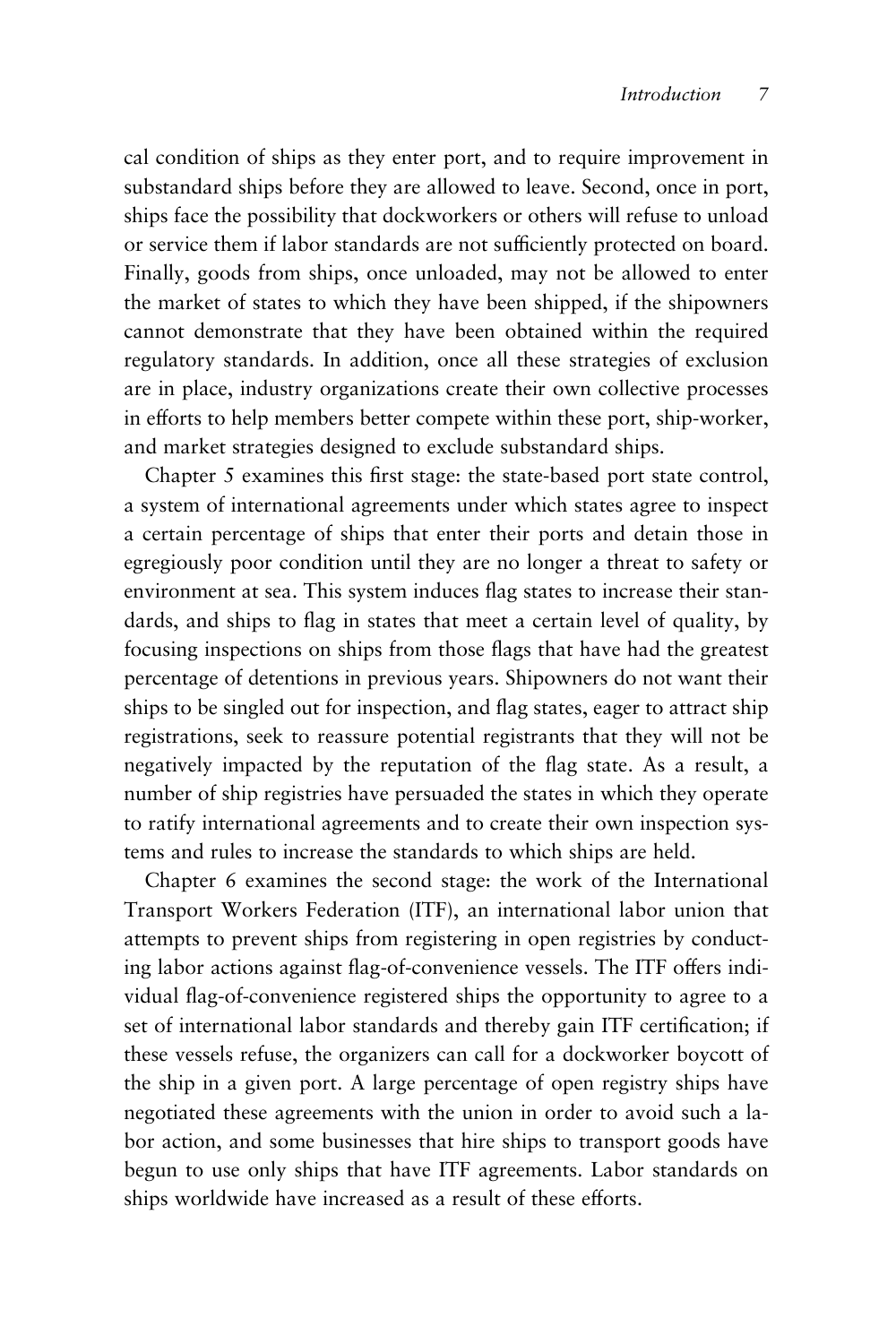The final stage is even more intrusive: it involves efforts to prevent the goods on the ships themselves from finding a market inside the state to which they have been brought. International fisheries are one resource that suffers when open registry states choose to remain apart from regional fisheries management agreements in order to attract ship registrations. Chapter 7 looks at the actions undertaken by international organizations and states in an effort to respond to open registry vessels that fish outside of such international agreements. International organizations have begun to require member states to restrict trade in regulated fish to ships from states that have accepted, or otherwise agreed to abide by, the relevant fishery conservation measures. While many of these measures are fairly recent, they have encouraged some flag states to join international agreements or to cease registering fishing vessels.

Chapter 8 examines industry-based organizations that have taken on clublike characteristics in response to state, international organization, and labor union strategies of exclusion. For centuries ships have been inspected by classification societies that determined whether they were built to the correct specifications, and have obtained protection and indemnity insurance for assistance in case of disaster. These services, obtained by shipowners themselves, have now come to be used in the process of ship registration and port state control. The port state control inspections process discriminates based on the detention record of a ship's classification society, which has given societies an incentive to choose the ships they will classify in order to improve their records and become competitive to shipowners choosing a society. Protection and Indemnity clubs self-insure, and therefore gain from limiting their membership to ships unlikely to experience disasters. Other industry organizations for those who own, operate, or hire the services of ships have also begun to discriminate in membership to form clubs of higherstandard ships, used to help those ships avoid exclusion from ports, services, or markets.

The most successful efforts to raise the standards upheld by open registry states and the ships registered there collectively point to the advantages of exclusion as a strategy for regulatory cooperation. Ships register in open registries because of the cost advantages such registries provide, and registries compete to offer low-cost (and low-standard) options for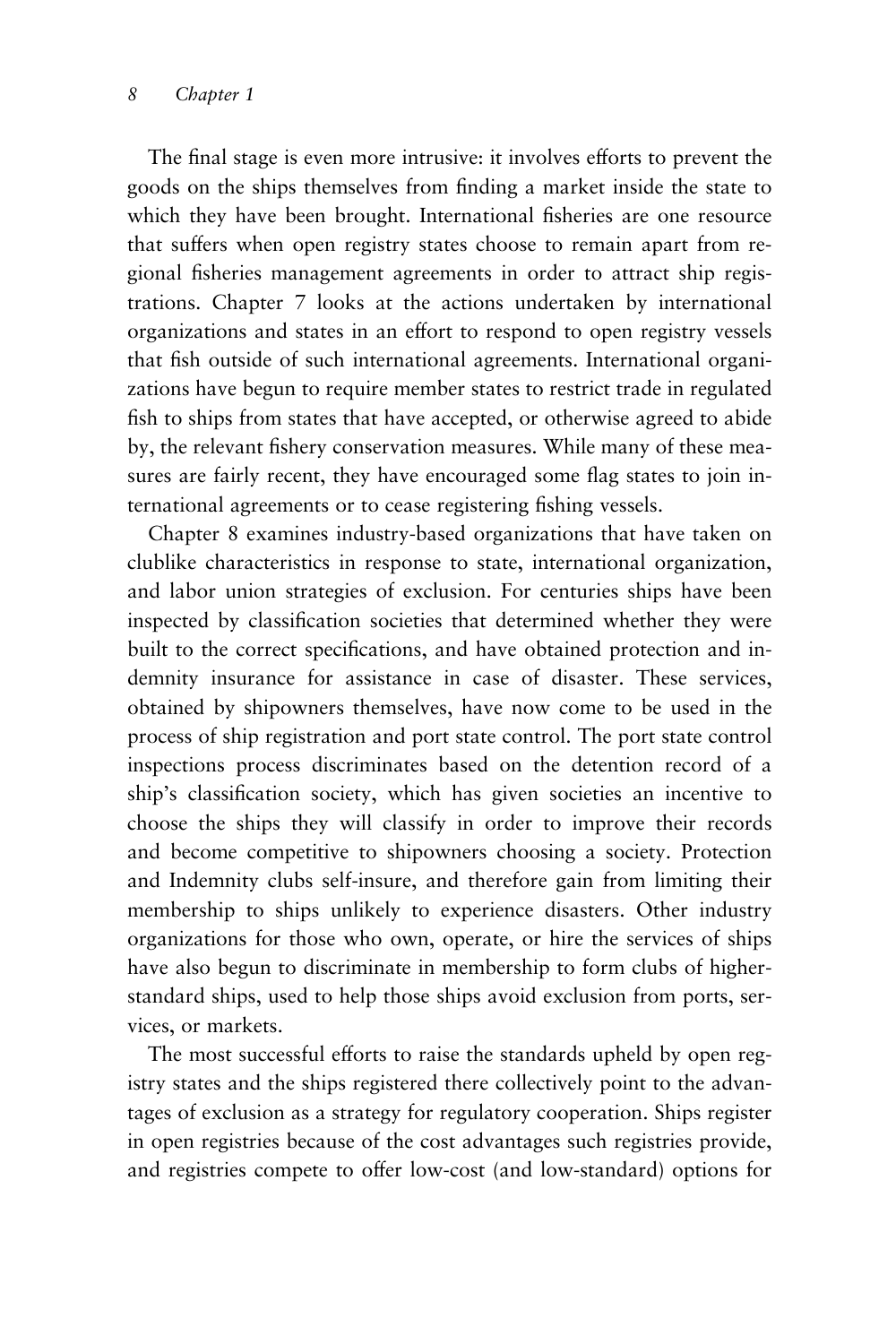registration. When ships can no longer sell the fish caught outside of fisheries agreements, find that the goods they transport rot on the docks because workers at port refuse to unload them, or are subject to increased scrutiny from port state control because of the policies of their flag states, the advantages of registering in these states decreases. What these strategies have in common is that they create a ''club'' of ships that can gain access to a set of advantages (markets for fish, labor services at ports, preferential treatment in port-state inspections), based on their willingness to adopt a set of standards. Ships that do not adopt such standards, or that register in flag states that do not adopt them, are excluded from the benefit. This processes makes registering a ship in a truly low-standard registry (or operating a substandard ship) less costeffective than it would otherwise have been.

The strategies that have successfully worked to raise environmental, safety, and labor standards on ships also suggest that in a number of instances it is not only states that play the centrally important role in raising international standards. International organizations can be instrumental in providing the context in which states operate such clubs. Additionally, nonstate actors like labor unions can raise standards without the cooperation of states. And others affected by ships that operate outside the international regulatory framework, like the fishers who lose when flag-of-convenience fishing vessels undermine fishery conservation, can play important roles in persuading states or international organizations to take action.

Finally, chapter 9 explores the connection between state sovereignty and globalization in the consideration of how states respond to increasing economic integration and trade. Contrary to what many argue, globalization—and the use of offshore locations for economic activity—does not inherently signal a fundamental shift in sovereignty and diminution of state control. To some extent the presence of flags of convenience and other forms of offshore activity can be seen as a voluntary abdication by states of responsibilities in exchange for the systemic advantages these opportunities present. It is because of these competing advantages of high standards and low costs that such offshore opportunities are created. But the acquiescence of states in ''offshore'' economic activity suggests that states have the ability to diminish its importance if